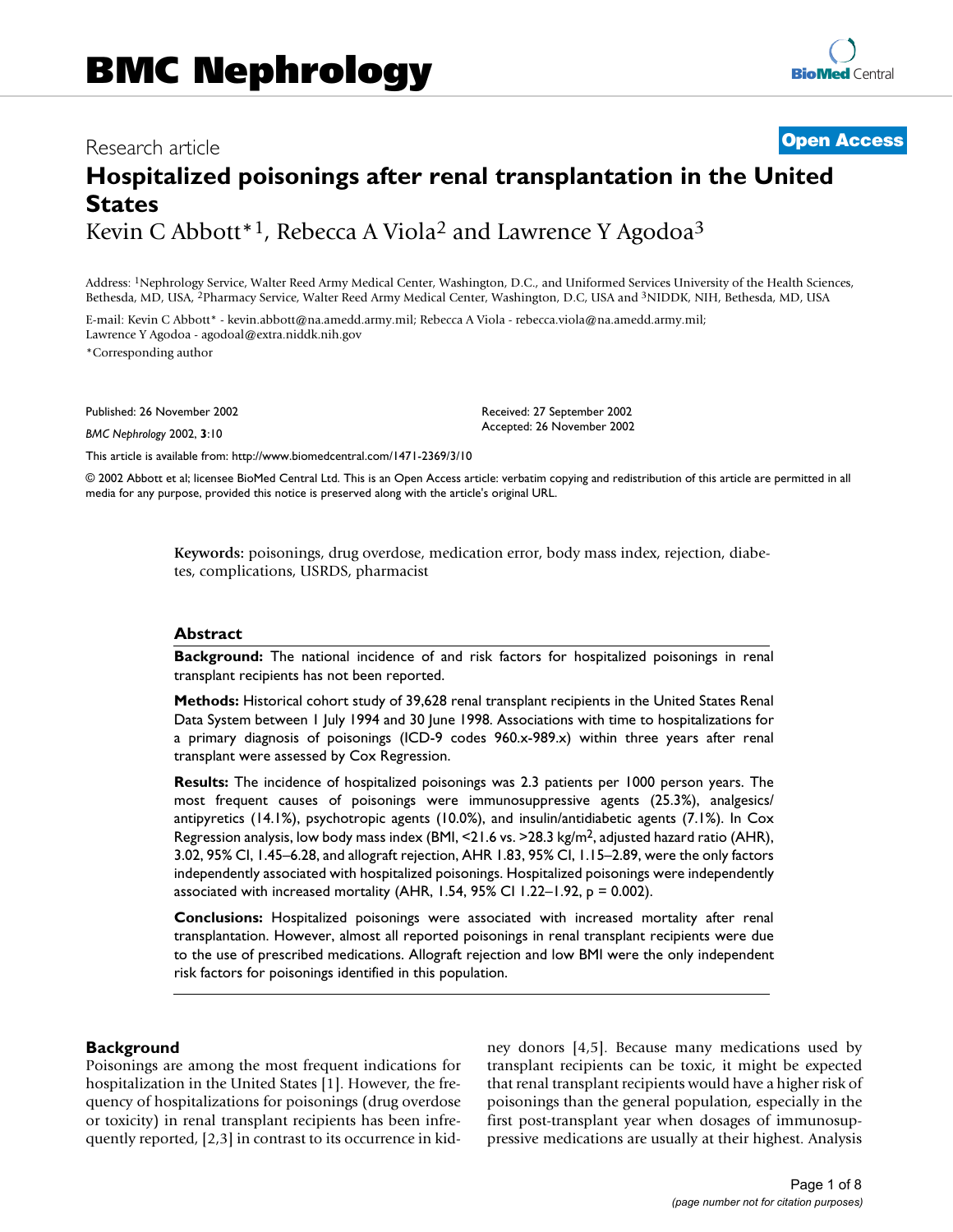of the incidence and causes of poisonings represents an opportunity to explore the frequency and risk factors for medical errors, since many such complications may be avoidable. The impact of hospitalized poisonings on subsequent survival after renal transplantation has also not been assessed. Therefore, we analyzed national diata from the USRDS report. Our objectives were to determine the risk factors for and mortality associated with hospitalized poisonings after renal transplantation.

#### **Methods**

#### *Patient population*

[This study used data from the United States Renal Data](http://www.usrds.org) System (USRDS), using standard analysis files (SAF's) as of May 2000. The variables included in the USRDS standard analysis files (SAF's), as well as data collection methods and validation studies, are listed at the USRDS website, under 'Researcher's Guide to the USRDS Database', Section E, 'Contents of all the SAF's', [http:// www.usrds.org] and published in the USRDS. The demographics of the renal transplant population have been previously described (2001 USRDS report). SAF.TXUNOS was used as the primary dataset, and merged with variables from SAF.HOSP for hospitalization data, and SAF.PA-TIENTS for dates and causes of death as well as causes of renal disease, as previously reported [6–8]. Patient characteristics and treatment factors were those at the date of transplant. Recipients of organs other than kidneys were excluded.

#### *Outcome definition*

We conducted an historical cohort study of the incidence, risk factors and associated patient survival for hospitalized cases of poisonings (based on International Classification of Diseases-9th Modification Diagnosis Codes (ICD9) 960.x-989.x) as a primary discharge diagnosis in renal transplant recipients. Only the primary discharge diagnosis was used to ensure these were active diagnoses, ie, to exclude diagnoses with "history of poisonings." These diagnoses include potential overdoses for heroin, but not for cocaine or other illicit drugs. These diagnoses also include most known causes of environmental exposures, including minerals, pesticides, vaccinations, miscellaneous chemicals and certain foodstuffs. The first hospitalization for poisonings after the first renal transplant for a given individual occurring on or after 1 July 1994 and before 1 July 1998 (which could include a repeat transplant), with followup time truncated at three years was counted in analysis. Hospitalizations were chosen because they were more accessible in the database and less subject to interpretation than outpatient cases of poisonings, especially since the USRDS database has no information on confirmatory studies. Hospitalization data for transplant recipients may be unreliable after the patient has survived  $\geq$ 3 years post transplant, when hospitalization reporting to

Medicare for patients 65 years or younger is no longer required. However, Medicare reporting starts immediately after transplant, regardless of preceding dialysis status. All hospitalizations with a primary discharge diagnosis for poisonings were extracted from SAF.HOSP, merged with the transplant file, and hospitalizations outside the range of the study period were excluded. Hospitalizations for poisonings occurring at any time after renal transplant, including after graft failure (censored for patient death), were counted in analysis.

#### *Variables used in analysis*

The independent associations between patient factors and hospitalizations for poisonings were examined using multivariate analysis with stepwise Cox Regression (likelihood ratio method) including recipient and donor age, recipient race, gender, weight, pretransplant dialysis (yes/ no), year of transplant, duration of dialysis prior to transplantation, total follow-up time, repeat transplant, donor cytomegalovirus serology, dialysis in the first week after transplant (delayed graft function, yes/no), rejection (diagnosis or treatment) occurring during the first six months after transplant, induction antibody therapy, maintenance immunosuppressive medications at time of discharge after transplant surgery, graft loss (analyzed as a time-dependent covariate as previously described), [9] and cause of ESRD (diabetes, systemic lupus erythematosus (because of the potential effect of corticosteroid therapy prior to renal transplantation), hypertension and glomerulonephritis). Episodes of rejection were not restricted to those occurring in the first year, in contrast to studies of allograft function, since there is no evidence that late (vs. early) rejection has a different impact on poisonings. The total cumulative dose of prednisone was not available in the USRDS. Both the USRDS and UNOS track the numbers of days of prednisone administered prior to initial hospital discharge, however values were missing for >90% of patients in both databases and could not be used as a covariate in the above analyses. Maintenance immunosuppressive medication use at the time of discharge after transplantation was also analyzed as a preexisting covariate. Information on use of medications (other than immunosuppressive medications), alcohol, tobacco, or radiologic procedures was not available.

#### *Survival times*

We defined patient survival times as the time from when patients had their first renal transplant during the study period to the time of death or most recent follow-up date (which was considered May 2000). For time to poisonings, survival time was defined as the time from first renal transplant until hospitalization for poisonings, with patients censored at death, loss to followup, or end of the study (which was considered 31 December 1999, since this was the most recent hospitalization date). The patient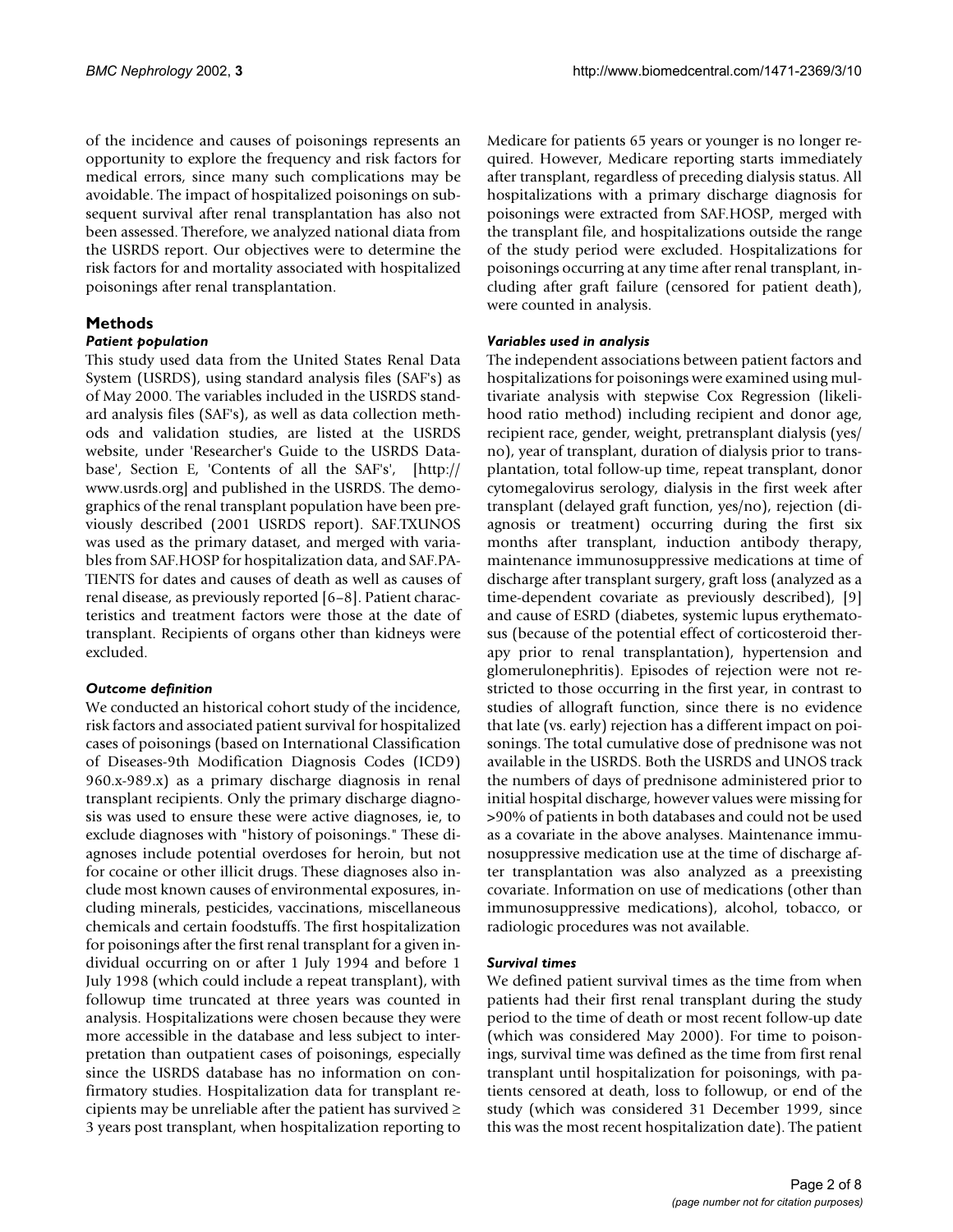survival probabilities were estimated by using the Kaplan Meier method.

#### *Statistical analysis*

All analyses were performed using SPSS 9.0 TM (SPSS, Inc., Chicago, IL). Files were merged and converted to SPSS files using DBMS/Copy (Conceptual Software, Houston, TX). Univariate analysis was performed with Chisquare testing for categorical variables and Student's twosided t-test for continuous variables. Variables with p < 0.05 in univariate analysis for a relationship with development of hospitalization for poisonings were entered into multivariate analysis as covariates. Kaplan-Meier analysis was used to construct survival plots of time to hospitalized poisonings after renal transplantation. Log-log plots were inspected to assess for proportionality of hazards over time. Stepwise Cox proportional hazards regression (likelihood ratio method) was used to model the association of patient factors with hospitalized poisonings. In order to control for misspecification errors, a random sample of 25% of patients was excluded from analysis and coefficients estimated for this sample. The sample was frozen, and coefficients estimated from the 25% sample. Because hospitalizations for poisonings were uncommon, Poisson Regression was used for validation, using the GENLOG approximation in SPSS. In order to estimate the association of hospitalizations with all-cause mortality, Cox-nonproportional hazards Regression was utilized. Times after hospitalization for poisonings were entered as 1, all other times were entered as 0, as previously described [10,11]. Patients with missing information for variables were excluded from the multivariate models, resulting in models smaller than the total population. Hierarchically well-formed models were used for the assessment of interaction terms [11].

## **Results**

There were 42,096 solitary renal transplant recipients in the United States Renal Data System transplanted from 1 July 1994 to 30 June 1998, of whom 39,628 had complete enough information to calculate survival times. Mean followup was  $1.89 \pm 1.15$  years (median, 1.91 years). Of the study population, 170 recipients were hospitalized with a primary discharge diagnosis of poisonings during the study period, with 188 total hospitalizations. The cumulative incidence of hospitalizations for poisonings during the study period was 2.3/1000 person years. Primary diagnoses for hospitalized poisonings are shown in Table [1.](#page-2-0) Suicide was not listed as an eventual primary cause of death among patients hospitalized for poisonings, nor was attempted suicide (E956, "Suicide and self-inflicted injuries by cutting and piercing instrument," or E958.9 "unspecified cause of suicide") listed as a secondary or tertiary discharge diagnosis among these patients. The mean length of stay for patients hospitalized for poisonings was

 $4.05 \pm 4.15$  days (range, 1–41 days). Among renal transplant recipients with diabetes, the most common cause of hospitalized poisonings was insulin/antidiabetic agents, while in patients who experienced allograft rejection, the most common cause of hospitalized poisonings was immunosuppressive agents.

<span id="page-2-0"></span>The time to hospitalization for poisonings is shown in Figure 1. As shown, the risk of hospitalized poisonings were highest in the first few months after renal transplantation, with a consistent risk afterward. Figures 2 and 3 show the time to hospitalization for poisoning stratified by allograft rejection and body mass index, respectively. In Figure 2, analysis was limited to patients who survived at least 6 months after transplant. In figure 3, the risk of poisonings for all transplant recipients was similar for the first six months by both survival plots and log-log plots. Therefore, since this violated the proportional hazards assumption, multivariate analysis was also performed limited to patients who survived at least six months after transplant.

Characteristics of the study population, including results of both univariate and multivariate analysis, are shown in table 2 (see additional file 1). In univariate analysis, factors associated with an increased risk of hospitalized poisonings were low body mass index, graft loss, cadaveric donor, rejection within 6 months after transplant, and diabetes, while male gender was associated with reduced risk of poisoning. In Cox Regression analysis, however, the only two factors independently associated with hospitalized poisoning were low body mass index and allograft rejection. There were no significant interactions between covariates, specifically no interactions between maintenance or induction medications, or between age and body mass index. In analysis limited to recipients age 18 and over, low body mass index (as assessed in Table [2](#page-4-0)3, AHR, 2.74, 95% CI, 1.29–5.82, p = 0.009) and rejection (AHR, 1.88, 95% CI 1.16–3.05, p = 0.01) were again the only factors significantly associated with hospitalized poisonings.

Mortality after hospitalizations for poisoning, which was constant over time, is shown in Figure 4. Hospitalizations for poisonings were independently associated with increased mortality in Cox Regression (AHR, 1.54, 95% CI  $1.22 - 1.92$ ,  $p = 0.002$ ).

## **Discussion**

The present study demonstrated that almost all hospitalizations for poisonings after renal transplantation were due to the use of prescription medications, even though ICD9 codes 960–989.x also include poisonings from environmental toxins, vaccines, and anesthetic agents. Because many immunosuppressive medications are toxic, this was not a surprising finding. However, reports from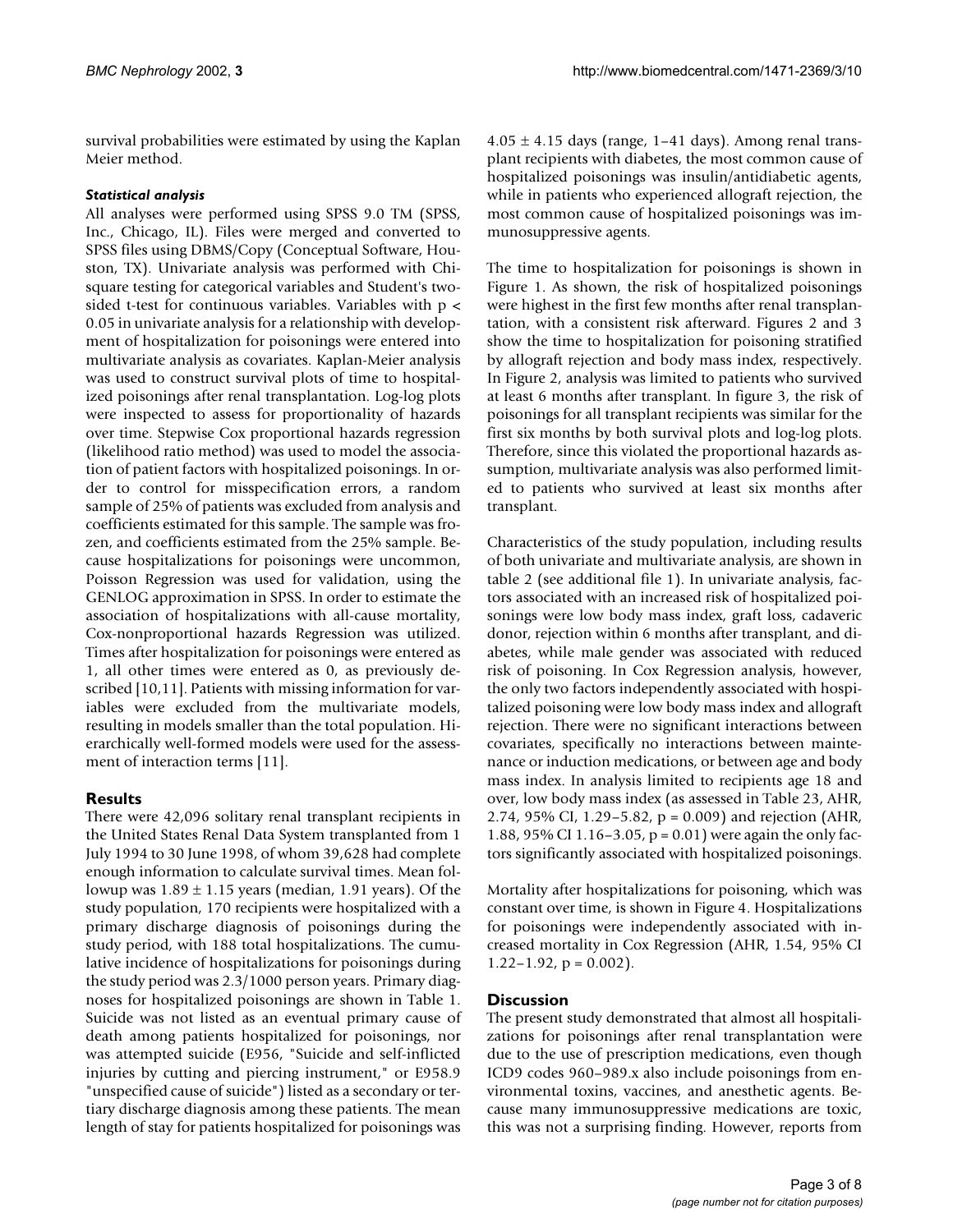

Years after Transplant

#### **Figure 1**

Time to hospitalizations for poisonings after renal transplantation in the United States, 1 July 1994–30 June 1998, N = 39,628. The risk of hospitalized poisonings was highest in the first 1–2 months after renal transplantation, followed by a consistent risk afterward.

|  |  | Table 1: Most Frequent Diagnoses for Hospitalized poisonings after Renal Transplantation |
|--|--|------------------------------------------------------------------------------------------|
|  |  |                                                                                          |

| Diagnosis                         | ICD9 Code | N(%)      |  |
|-----------------------------------|-----------|-----------|--|
| Anti-neoplastic/immunosuppression | 963.1     | 53 (25.3) |  |
| Analgesics/Antipyretics           | 965.x     | 24(14.1)  |  |
| Opiates                           | 965.90    | 14(8.2)   |  |
| Aromatic Analgesics <sup>A</sup>  | 965.4     | 6(3.5)    |  |
| Analgesics/Antipyretics           | 965.8     | 4(2.4)    |  |
| <b>Salicylates</b>                | 965.1     | 1(0.6)    |  |
| Psychotropic Agents               | 969.x     | 17(10.0)  |  |
| Benzodiazepine/Tranquilizer       | 969.4     | 10(5.9)   |  |
| Antidepressant                    | 969.0     | 6(3.5)    |  |
| Psychostimulants                  | 969.7     | 1(0.6)    |  |
| Insulin/Antidiabetic              | 962.3     | 12(7.1)   |  |
| Antihypertensives                 | 972.6     | 4(2.4)    |  |
| Miscellaneous                     | 977.8     | 15(8.8)   |  |
| Hydantoin                         | 966.1     | 5(2.9)    |  |
| Corticosteroids                   | 962.0     | 2(1.2)    |  |
| Antiallergic/antiemetic           | 963.0     | 2(1.2)    |  |

A Not elsewhere classified, including Acetanilid, Paracetamol [acetaminophen] and Phenacetin [acetophenetidin]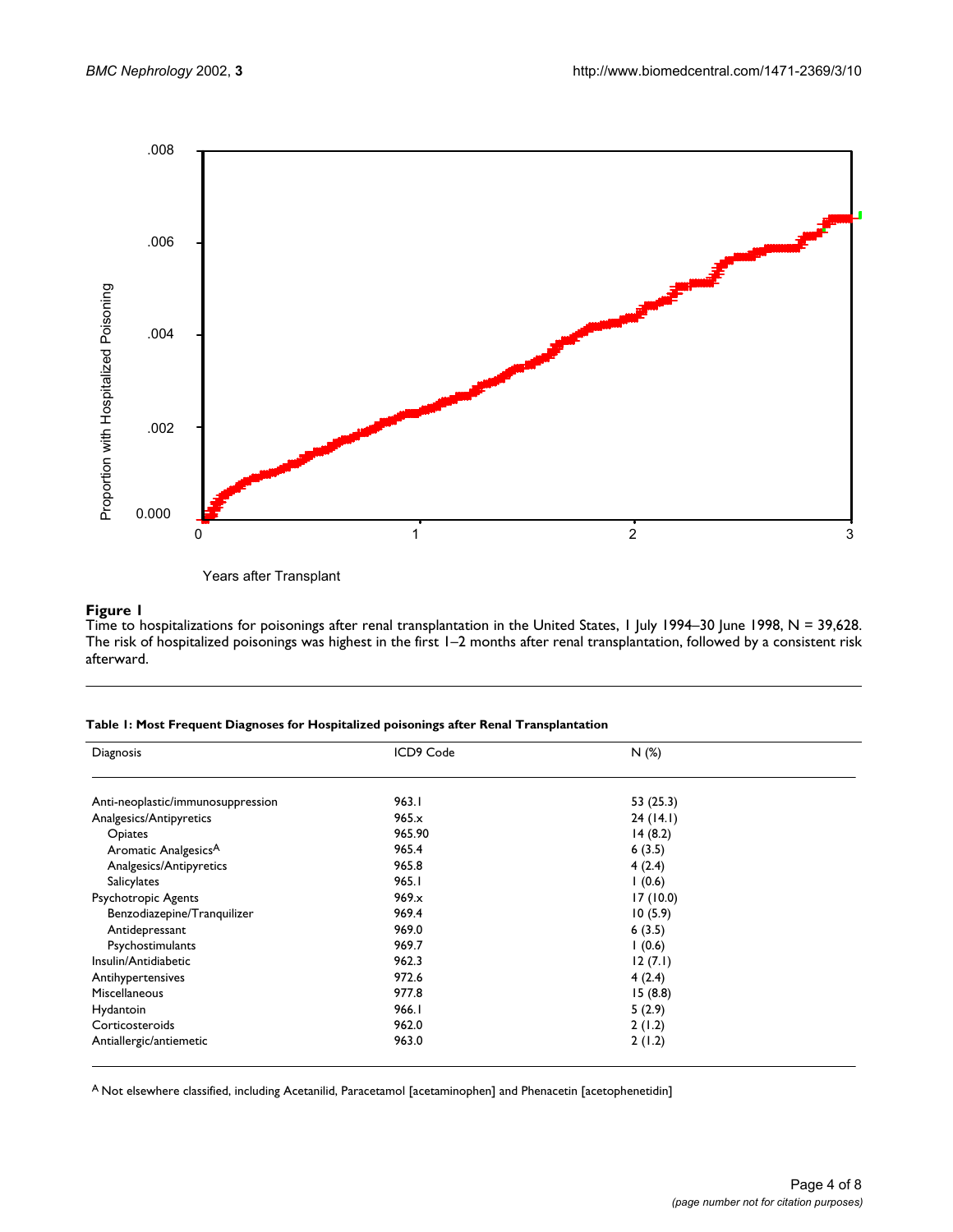

#### **Figure 2**

Time to Hospitalization for Poisonings after Renal Transplantation, stratified by allograft rejection occurring within 6 months after transplant. Patients with a history of allograft rejection (REJ) had a significantly higher risk of hospitalized poisoning than those who did not ( $p = 0.01$  by Log Rank Test).

the medical literature have been infrequent, as indicated previously. In fact, a Medline search for the terms "medication error transplant" yielded only 14 papers, [12,13] and none was returned for the search "medication error renal transplant." Therefore, review of the medical literature might give a misleading indication of the frequency of this complication. Although reported hospitalizations for poisonings as a primary diagnosis were not common, hospitalizations for poisonings were independently associated with increased mortality in renal transplant recipients, and also represented potentially avoidable morbidity with a mean length of stay of over 4 days.

<span id="page-4-0"></span>Anti-neoplastic/immunosuppressive agents were the most common cause of poisonings in this population, as would be expected. The current study almost certainly underestimates the incidence of serious immunosuppressive drug toxicity in this population. In addition, renal transplant recipients have many potential indications for the use of analgesics/antipyretics, post-operative pain among them [14]. The frequent occurrence of poisonings due to analgesics after renal transplantation may therefore seem understandable. However, although the risk of poisonings was highest in the first few months after transplantation, the increase in relative risk in this time was not visually remarkable (Figure 1), and the risk of poisoning continued in a constant fashion after transplant. There was certainly no early peak followed by a dramatic stabilization in rates of poisonings, as has been demonstrated for hospitalizations for cytomegalovirus disease, [15] contrary to what might have been expected. This suggests the possibility that either the dosing or use of these medications may not be adjusted optimally after renal transplantation.

Benzodiazepines/tranquilizers were the third most common cause of poisonings in this study. It is noteworthy that calcineurin inhibitor toxicity may mimic anxiety or nervousness, [16] which are common indications for the use of benzodiazepines. In addition, many antidepressive agents may raise levels of calcineurin inhibitors [17]. Results of the present study raise the possibility that indications for treatment with benzodiazepines may actually represent toxicities of calcineurin antagonists, which might be best managed by adjusting the dose of the calcineurin inhibitors. Until then, we would suggest that the possibility of other drug toxicities, including drug interactions, be thoroughly excluded before prescribing benzodiazepines in this population. Often overlooked is the effect of erratic compliance with azole antifungals, anticonvulsants or other medications that inhibit or induce calcineurin inhibitors.

The high frequency of poisonings due to insulin/antidiabetic agents is also not surprising given the high frequency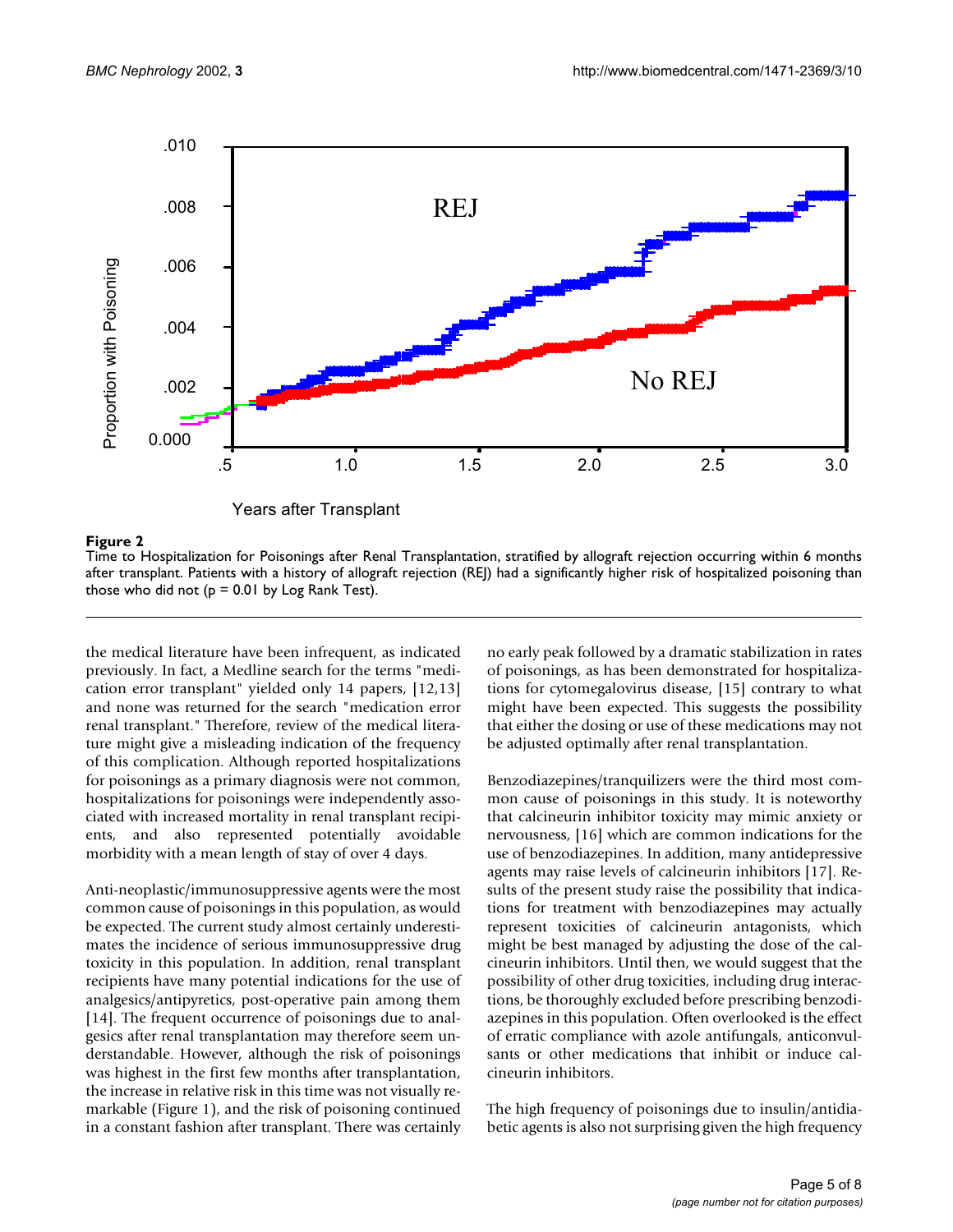

Years after Transplant

#### **Figure 3**

Time to Hospitalization for Poisonings after Renal Transplantation, stratified by quartiles of BMI ( $1 = 521.6$  kg/m<sup>2</sup>,  $2 = 21.6-$ 24.9 kg/m<sup>2</sup>,  $3 = 25.0 - 28.3$  kg/m<sup>2</sup>,  $4 = > 28.3$  kg/m<sup>2</sup>). Recipients with BMI < 21.6 kg/m<sup>2</sup> had a significantly higher risk of hospitalized poisonings compared to recipients with BMI > 28.3 kg/m<sup>2</sup>,  $p = 0.01$  by Log Rank Test.

| Table 3: Cox Regression Analysis of Factors Associated with Hos- |  |
|------------------------------------------------------------------|--|
| pitalized Poisonings                                             |  |

| N                                                                 | HRA(95% CI)                        | P value |
|-------------------------------------------------------------------|------------------------------------|---------|
| BMI <21.6 vs. >28.3 kg/m <sup>2</sup>                             | $3.02$ (1.45-6.28)<br>R            | 0.003   |
| Rejection within 6 months after<br>transplant<br>N in Final Model | $1.83$ (1.15-2.89)<br>R.<br>21,575 | 0.011   |

AAdjusted hazard ratio by Cox Regression analysis of time to hospitalization for poisonings, 95%CI = 95% confidence interval Analysis using these variables was limited to patients who survived at least 6 months after transplant CAnalyzed as a time-dependent covarariate, all times after graft loss =  $1$ , all times before graft loss = 0

of diabetes among renal transplant recipients, although diabetes was not an independent risk factor for poisonings in the present analysis. This suggests that diabetic transplant recipients should be monitored with particularly close attention, perhaps in concert with regular visits with a pharmacist [18] or as part of a disease management program to reduce medical errors [19].

Considering that almost all causes of hospitalized poisonings after renal transplantation were attributed to prescription medications, the risk factors for hospitalized poisonings in the present study, namely allograft rejection and low body mass index, are all the more remarkable. The significance of a low body mass index as an independent risk factor for poisonings in this analysis as a risk factor for hospitalized poisonings, independent of age, suggests the possibility of suboptimal dose adjustment of medications. This particularly applies to calcineurin inhibitors, which are lipid soluble and have a large volume of distribution. Most calcineurin inhibitors are initiated adjusted for patient weight. However, in a small percentage of patients currently recommended doses may still result in toxicity. Area-under-the-curve monitoring gives an estimate of total drug exposure and may help minimize toxicity, particularly in patients with unusual clinical responses to standard dosing [20]. It would be useful to test this hypothesis in future studies.

The association of poisonings with allograft rejection in this category of patients may represent toxicity due to bolus intravenous or high dose oral corticosteroid therapy, or significant drug-drug interactions in this setting, which the database could not determine. However, the findings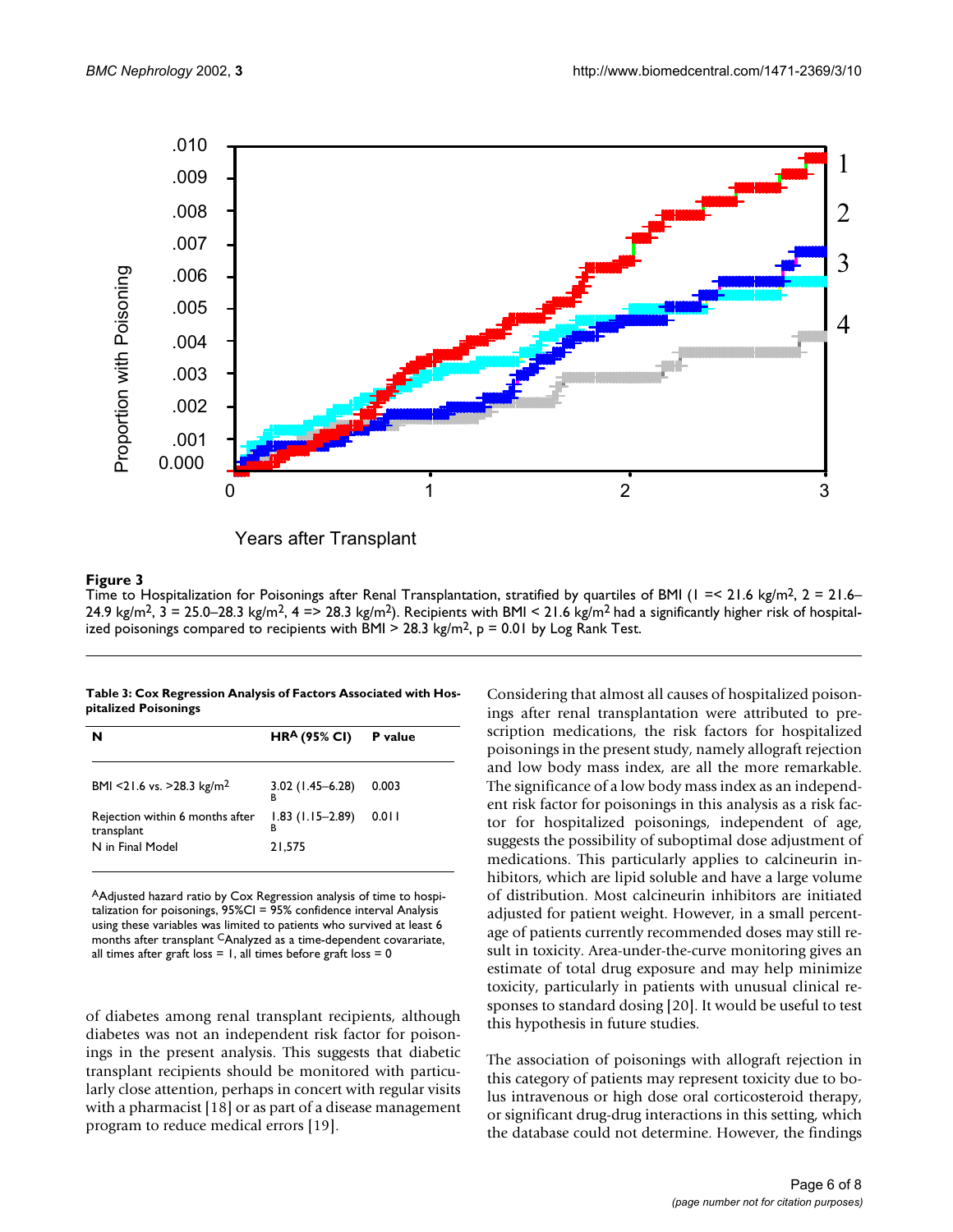

Years after Hospitalization for Poisoning

#### **Figure 4**

Mortality after Hospitalization for Poisonings. The risk of mortality after poisonings was constant over time. Hospitalizations for poisonings were independently associated with increased mortality in Cox Regression (AHR, 1.54, 95% CI 1.22–1.92, p = 0.002).

of the present analysis suggest a need for providers nationally to reevaluate the use of immunosuppressive agents in a systematic fashion after transplantation. The management of renal transplant patients is certainly not uniform; in some centers, the primary transplant surgeon may continue management of the patient up to a year or more after transplant, while in other centers a nephrologist or even primary care physician may assume primary management of the patient after the first transplant month. It is possible that more standardized guidance on dosing and the possibility of drug interactions would be beneficial. Currently, there are no clinical practice guidelines on the dosing of transplant related medications, although certain institutional guidelines do exist [21].

The present study is limited by use of primary hospitalization diagnoses for outcomes. The true frequency of poisonings and medication errors in the renal transplant population is most likely underestimated. Because of the study's retrospective nature, many other factors could not be validated. Patients with multiple potential causes for admission may not have been included among patients with hospitalized poisonings. However, the study is population based, and because accurate coding for hospitalization discharge is required, is likely to be less subject to

reporting bias than case reports of poisonings in the medical literature.

The present study could not determine the reason for poisonings. In short, the possibilities of patient error vs. provider error could not be distinguished. However, consultation with pharmacists may reduce both [22]. Given the looming shortage of nephrologists, [23] nurses, and other medical providers, [24] multiple safeguards need to be established to minimize the possibility of error as much as possible in these complex and challenging patients. This is particularly true given the significant associations of both body mass index and allograft rejection with hospitalized poisonings in this analysis, which may indicate that more complex and individualized methods of medication dosing may be necessary after renal transplantation than are currently used. The present study identifies specific targets for investigation and improvement.

#### **Competing interests**

None declared.